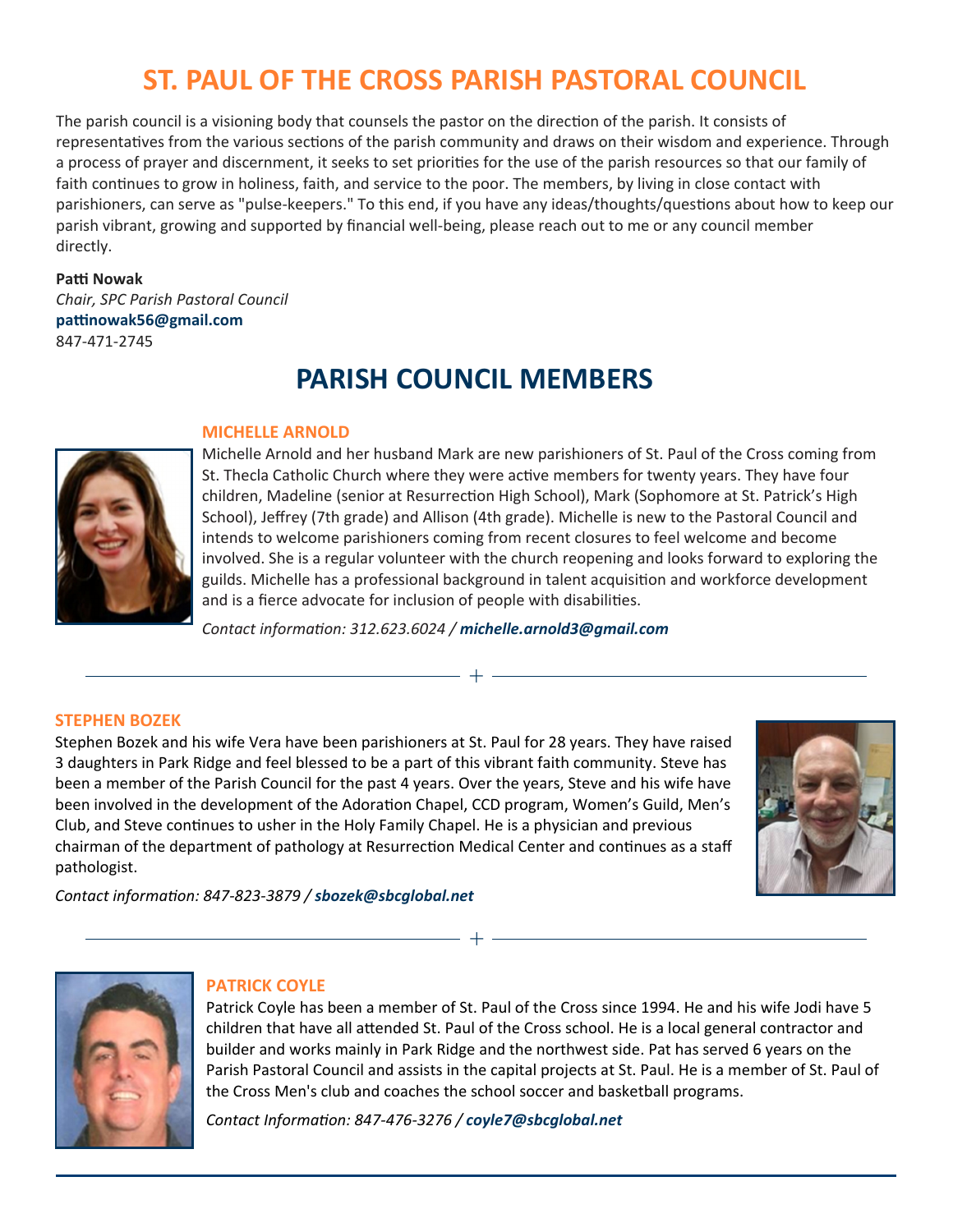#### **DANIELLE HARTUNG**

Danielle Hartung and her husband Eric have been parishioners of St. Paul of the Cross since 2005. They have three children, Jack (10th grade), Charlotte (8th grade), and Catherine (5th grade). Danielle worked for ten years as a pediatric genetic counselor at Lurie Children's Hospital and is now home full time. She volunteers as a court appointed special advocate for CASA of Cook County and does animal therapy at school programs through Rainbow Animal Assisted Therapies along with her yellow lab, Hazel. Danielle serves as the Parish Pastoral Council Secretary and has been a member of the St. Anne Guild at SPC for close to twelve years. She served as the Membership Chair of the AOW from 2015-2017.



*Contact informaƟon: 773-551-1476 / danielleperron@yahoo.com*



## **SIOBHÁN HAUGH**

Siobhán Haugh and her husband Joe joined the parish when they moved to Park Ridge 12 years ago. Siobhán has a Master's degree in Social Work and practiced law in Chicago before deciding to stay home with their three boys. Their oldest is a freshman at Notre Dame College Prep, and the younger two sons attend SPC. In addition to serving on Parish Council since 2015, Siobhán is currently President of the SPC School Board and serves on the SPC Athletic Board as well.

*Contact InformaƟon: 773-791-0570 / siobhan.haugh@comcast.net*

 $+$ 

 $+$ 

 $- + -$ 

#### **JOHN HUMM**

John Humm and his wife Susan and have been parishioners of St. Paul of the Cross for 39 years. During this time, they raised 4 children and now have 12 grandkids. John has been active at St. Paul as a member of the Stewardship Committee, Eucharistic Minister, Minister of Care, and a member of the Collection Counters. During his professional career, he was in banking for 18 years, followed by 18 years in a private technical firm as CFO. Within the community, John was an elected City Treasurer and also a member of various study committees and Scouting organizations.



*Contact InformaƟon: 847-698-2465 / hummdad@yahoo.com*

## **MICHELLE JARECZEK**



Michelle Jareczek and her family have been parishioners at St. Paul of the Cross since 2001. She and her husband Greg moved to Park Ridge from Chicago shortly after their first son was born, and they are the proud parents of Nathan (20, sophomore at Texas A&M University), Samantha (18, senior at Maine South) and AJ (12, 6th grade at Carpenter). Her time at St. Paul has been blessed having celebrated Baptisms, First Communions, and Confirmations as well as her time as a catechist in the Catechesis of the Good Shepherd program. Being a member of Parish Pastoral Council for the past 5 years, she has been able to learn more about the wonderful ministries offered to our faith community and continues to marvel at all that our parish offers. Beyond her roles as mom and Council Member, she works as a Human Resource Consultant with Ferrara Candy Company. Michelle enjoys running, reading, and traveling, and is known to sing every now and then at Mass in the Holy Family Chapel. She feels honored to serve our parish on the Council and looks forward to her continued faith journey here at St. Paul of the Cross!

*Contact InformaƟon: 847-207-3241 / michelle.jareczek@yahoo.com*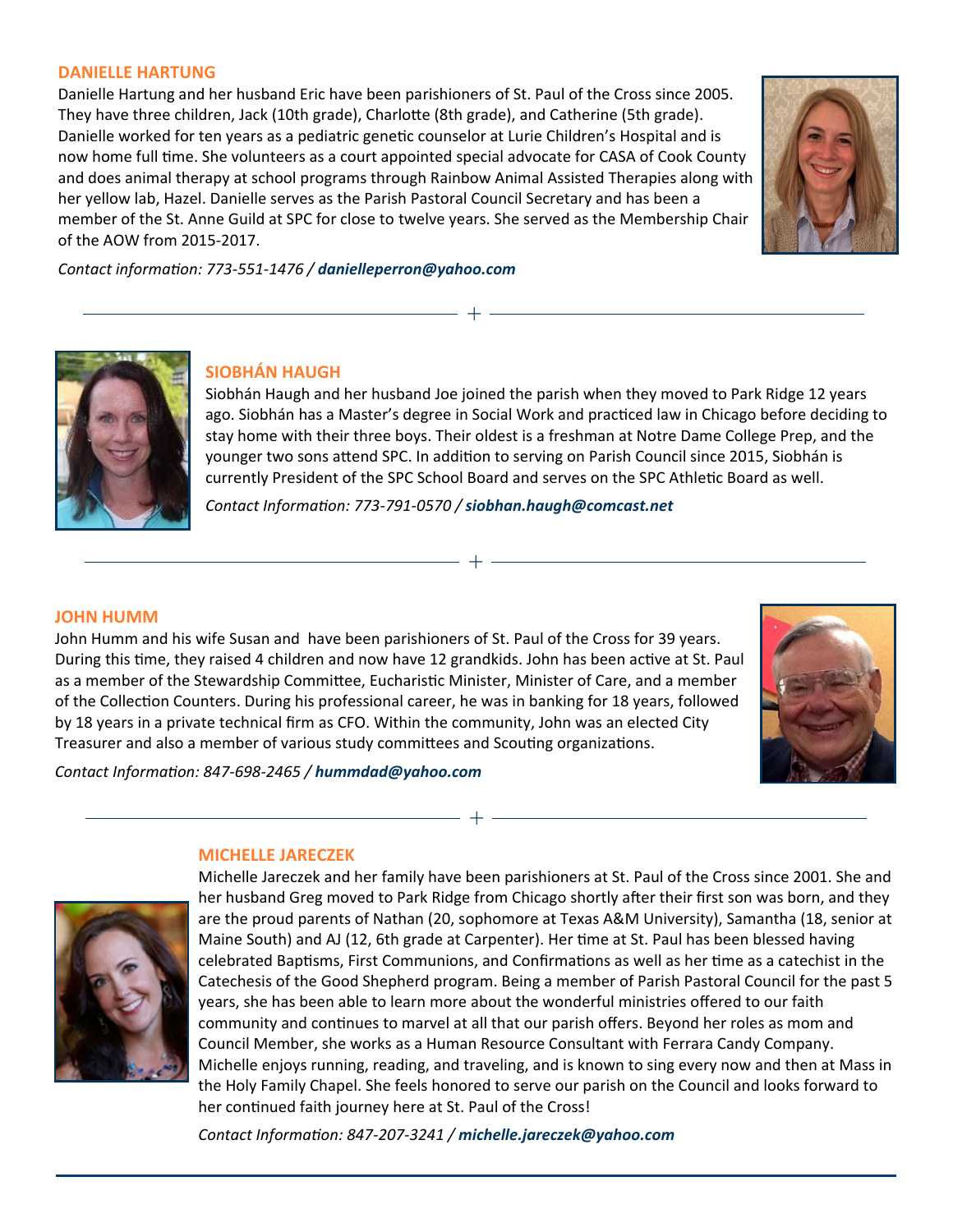#### **ELISABETH KORSMEIER MCCORMICK**

Elisabeth Korsmeier McCormick is originally from the town of Worms in Germany. Her work for Michael Becker Fine Violins in Park Ridge brought her to the United States from 2005-2007 and once again in 2014 when she became a permanent resident and again a parishioner of St. Paul of the Cross. She joined Bible Study at St. Paul in 2014 and through dear friends from the Bible Study group, was introduced to the 7:30 am usher group where she met her husband Joe McCormick who has been part of SPC his entire life and has been an usher ever since he was 18. They enjoy Bible Study at SPC together, offer an hour of adoration on Monday evenings, and Elisabeth currently serve as Volunteer Coordinator for the reopening of our church. Elisabeth has served on the Parish Pastoral Council for 4 years.



*Contact InformaƟon: elisabeth\_korsmeier@yahoo.de*



## **JULIE LIMPERIS**

Julie Limperis and her husband have been members of St. Paul of the Cross Parish for 30 years. They have one daughter and two grandchildren. Julie and Tom were in the restaurant business for 32 years and are now retired. Julie is happy to be a member of the Parish Council and looks forward to working with other council members to enrich all aspects of Catholic education at St. Paul of the Cross, such as the Religious Education program, adult education programs and the RCIA program. Julie views St. Paul of the Cross as a vibrant, spiritual parish, and it is her honor to serve in any capacity.

 $+$ 

 $+$ 

 $+$ 

*Contact InformaƟon: 847-692-2165 / juliepizza@aol.com*

#### **ANGELA MAROGIL**

Angela Marogil and her husband Jeffrey have been members of St. Paul of the Cross for over 12 years. They reside in Park Ridge and have 2 children: Matthew 17 and Lauren 14, both Saint Paul of the Cross School alumnus. She is a member of St. Mary's Guild and has served on many committees within St. Paul of the Cross School. Angela currently works part-time teaching the Nuclear Medicine program at Triton College. She feels very grateful to be given the opportunity to serve as a Parish Council member and is looking forward to continuing service to our parish.

*Contact InformaƟon: azmarogil@gmail.com*





## **JOE MICUCCI**

Joe Micucci and his wife Mary Beth have been members of St. Paul of the Cross since 1998. They have three children, Brian (2015 SPC graduate), Jack (2018 SPC graduate) and Grace (class of 2023). Professionally, Joe has spent his career working in Public Relations and Corporate Communications for Chicago-area Fortune 500 companies. In addition to serving on the Parish Council, Joe volunteers at the Parish Vegetable Garden.

*Contact InformaƟon: 847-384-1730 jmicucci@sbcglobal.net*